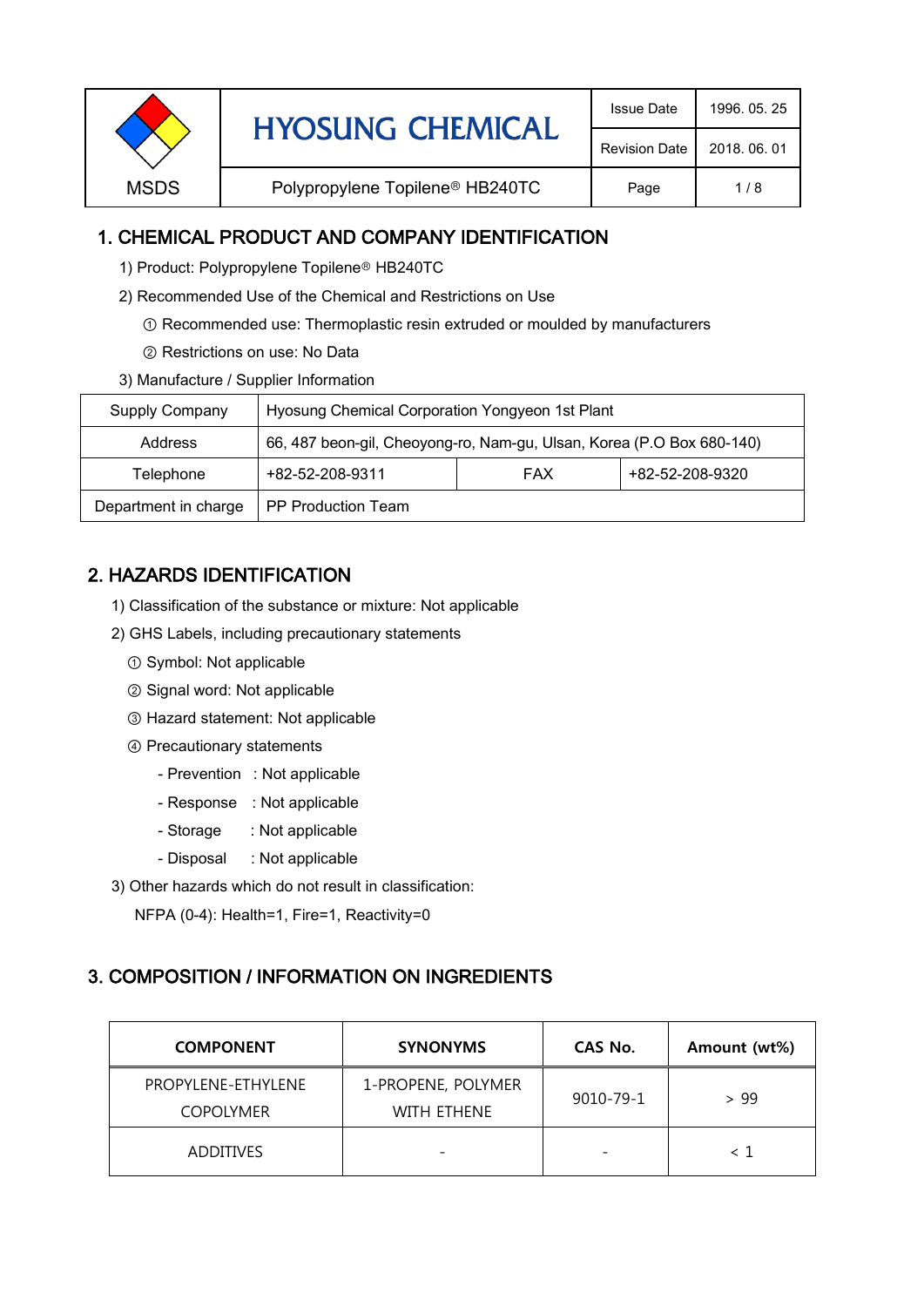|             | <b>HYOSUNG CHEMICAL</b>                     | <b>Issue Date</b>    | 1996, 05, 25 |
|-------------|---------------------------------------------|----------------------|--------------|
|             |                                             | <b>Revision Date</b> | 2018, 06, 01 |
| <b>MSDS</b> | Polypropylene Topilene <sup>®</sup> HB240TC | Page                 | 2/8          |

### 4. FIRST AID PROCEDURES

- 1) Eye Contact
	- · In case of contact with substance, rinse your eyes immediately with running water for at least 20 minutes.
	- · Take medical action.
- 2) Skin Contact
	- · In case of contact with substance, rinse your skin immediately with running water for at least 20 minutes.
	- · Remove contaminated cloths including shoes immediately.
	- · Take medical action.
- 3) Inhalation
	- · Take medical action.
	- · Move into fresh air.
	- · If short of breathing, provide oxygen supply system.
- 4) Ingestion
	- · Do not put anything into the mouth of an unconscious person.
	- · Take medical action.
- 5) First-Aid Treatment and Information on Medical Doctors
	- · Let a medical provider know about the substance and take appropriate protection.

## 5. FIRE FIGHTING MEASURES

- 1) Suitable (Unsuitable) Extinguishing Media
	- · Extinguishing media: Water, Carbon dioxide, Extinguishing powder, Firefighting foam
	- · Unsuitable Extinguishing media: No data
	- · Large fire: Firefighting, Water spray
- 2) Specific Hazards from Chemical Material
	- · Toxicant from combustion: Pyrolysis or combustion cause irritative gases or carbon dioxides.
- 3) Fire Fighting Procedures and Equipment
	- · If it can be done without risk, move container from fire area.
	- · If it will be leak, do not spray high-pressure water stream.
	- · Dike for later processing.
	- · Use extinguishing agents appropriate for surrounding fire.
	- · Avoid inhalation of materials and combustion products.
	- · Up the wind and avoid low area.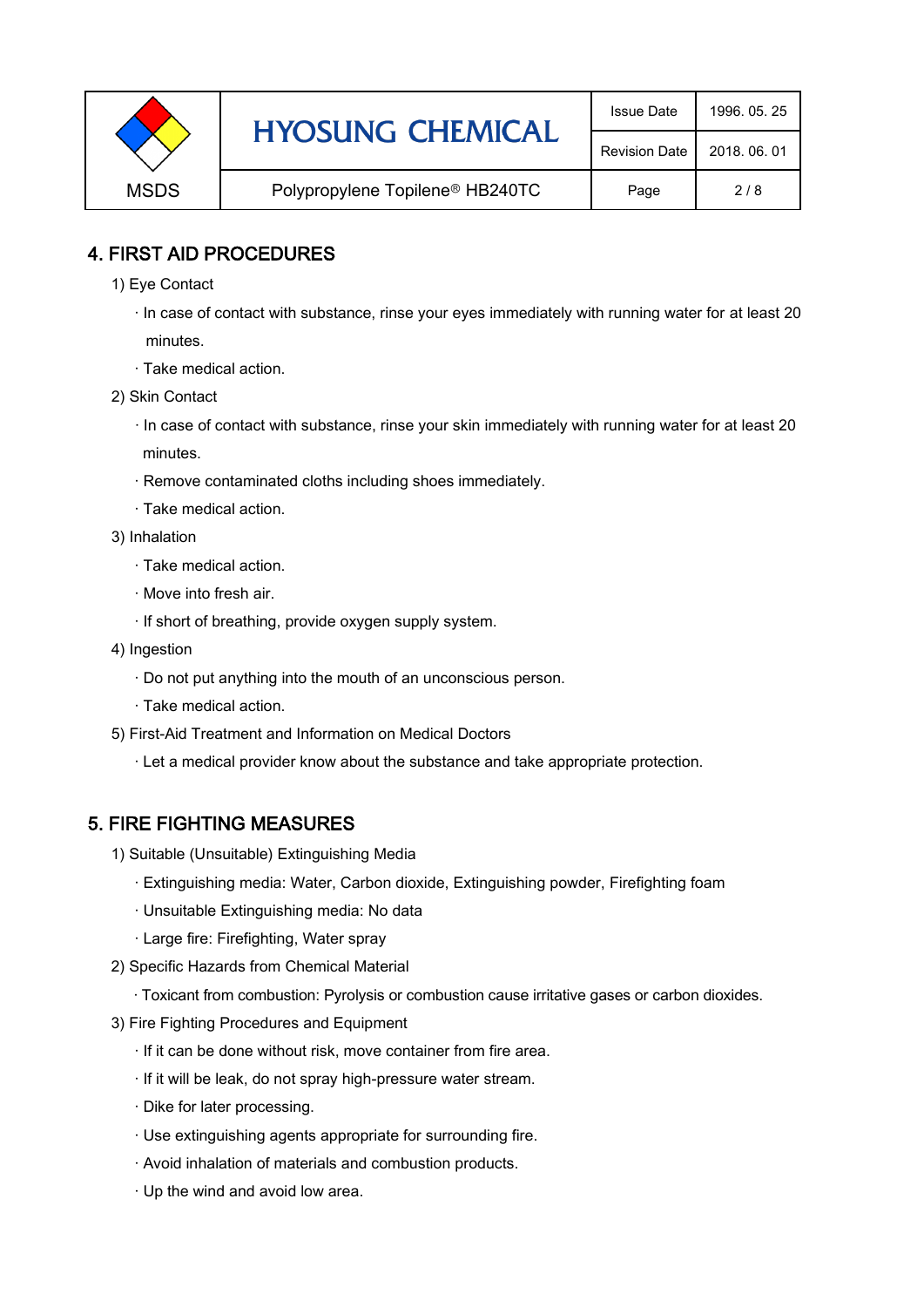|             | <b>HYOSUNG CHEMICAL</b>                     | <b>Issue Date</b>    | 1996, 05, 25 |
|-------------|---------------------------------------------|----------------------|--------------|
|             |                                             | <b>Revision Date</b> | 2018, 06, 01 |
| <b>MSDS</b> | Polypropylene Topilene <sup>®</sup> HB240TC | Page                 | 3/8          |

## 6. ACCIDENTAL RELEASE MEASURES

- 1) Personal Precautions, Protective Equipment and Emergency Procedures
	- · Remove all flammable sources.
	- · If it is not dangerous, stop leaking.
	- · Take caution of substances and conditions that should be avoided.
	- · Ventilate properly.
	- · Do not touch the effluents or walk around the area.
	- · Prevent producing dust.
- 2) Environmental Precautions
	- · Release to air: Not available
	- · Release to soil: Not available
	- · Release to water: Not available
- 3) Purification and Removal Methods
	- · Small leak: Put in proper containers for waste.
	- ,· Large leak: To minimize the spread, cover it with plastic sheets or water-proof cloths and keep it away from water.

### 7. HANDLING AND STORAGE

- 1) Handling
	- · Avoid direct physical contact.
	- · Wash thoroughly after use.

· Take precautionary measures to prevent against explosion risks, as all types of polymers may develop dust during transporting or grinding of granules.

- 2) Storage
	- · Keep stored in airtight containers.
	- · Keep stores in a cool, dry place.
	- · Place in an appropriate space in compliance with local regulation.

### 8. EXPOSURE CONTROLS AND PERSONAL PROTECTION

- 1) Exposure Limits and Biological Exposure Limits of Chemical
	- · KOSHA: No data
	- · AIHA: No data
	- · ACGIH: No data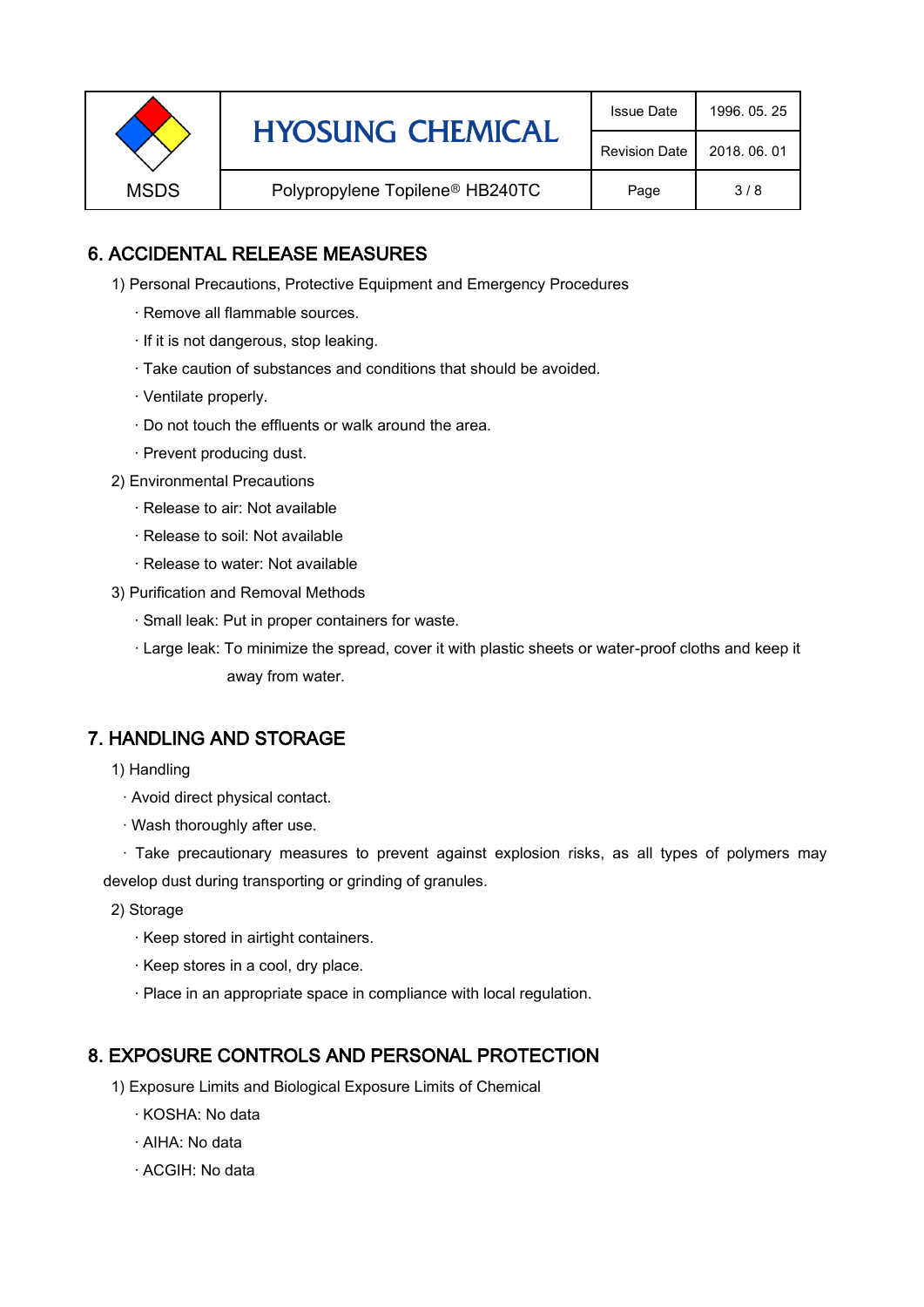|             | <b>HYOSUNG CHEMICAL</b>                     | <b>Issue Date</b>    | 1996, 05, 25 |
|-------------|---------------------------------------------|----------------------|--------------|
|             |                                             | <b>Revision Date</b> | 2018, 06, 01 |
| <b>MSDS</b> | Polypropylene Topilene <sup>®</sup> HB240TC | Page                 | 4/8          |

- · OSHA: No data
- · Biological exposure limits: No data
- 2) Engineering Management
	- · Install local ventilation system.

· Ventilation equipment should be explosion-proof if explosive concentrations of dust, vapor of fume are present.

- 3) Personal Protective Equipment
	- ① Respiratory protection
		- · Use approved respirator if unable to control airborne dust, fumes, and vapor.
	- ② Eyes protection
		- · The wearing of chemical safety goggles or face shield is recommended.
		- · Install eyes washing facilities and quick drench shower near work areas.
	- ③ Hands protection
		- · The wearing of protective gloves is recommended to prevent exposure.
	- ④ Human body protection
		- · The wearing of protective clothing is recommended to prevent exposure.

## 9. PHYSICAL AND CHEMICAL PROPERTIES

- 1) Appearance: White pellet
- 2) Odor: Odorless
- 3) Odor Threshold: No data
- 4) pH: No data
- 5) Melting / Freezing Point: 130 ~ 170 ℃
- 6) Initial Boiling Point or Boiling Point Range: No data
- 7) Flash Point: No data
- 8) Evaporation Rate: No data
- 9) Flammability (Solid, Gas) : No data
- 10) Upper / Lower Flammability or Explosive Limits: No data
- 11) Vapor Pressure: No data
- 12) Solubility: Insoluble
- 13) Vapor Density: No data
- 14) Relative Density: 0.88~0.92 kg/L (at 20℃)
- 15) N-Octane / Water Partition Coefficient: No data
- 16) Auto Ignition Temperature: 400℃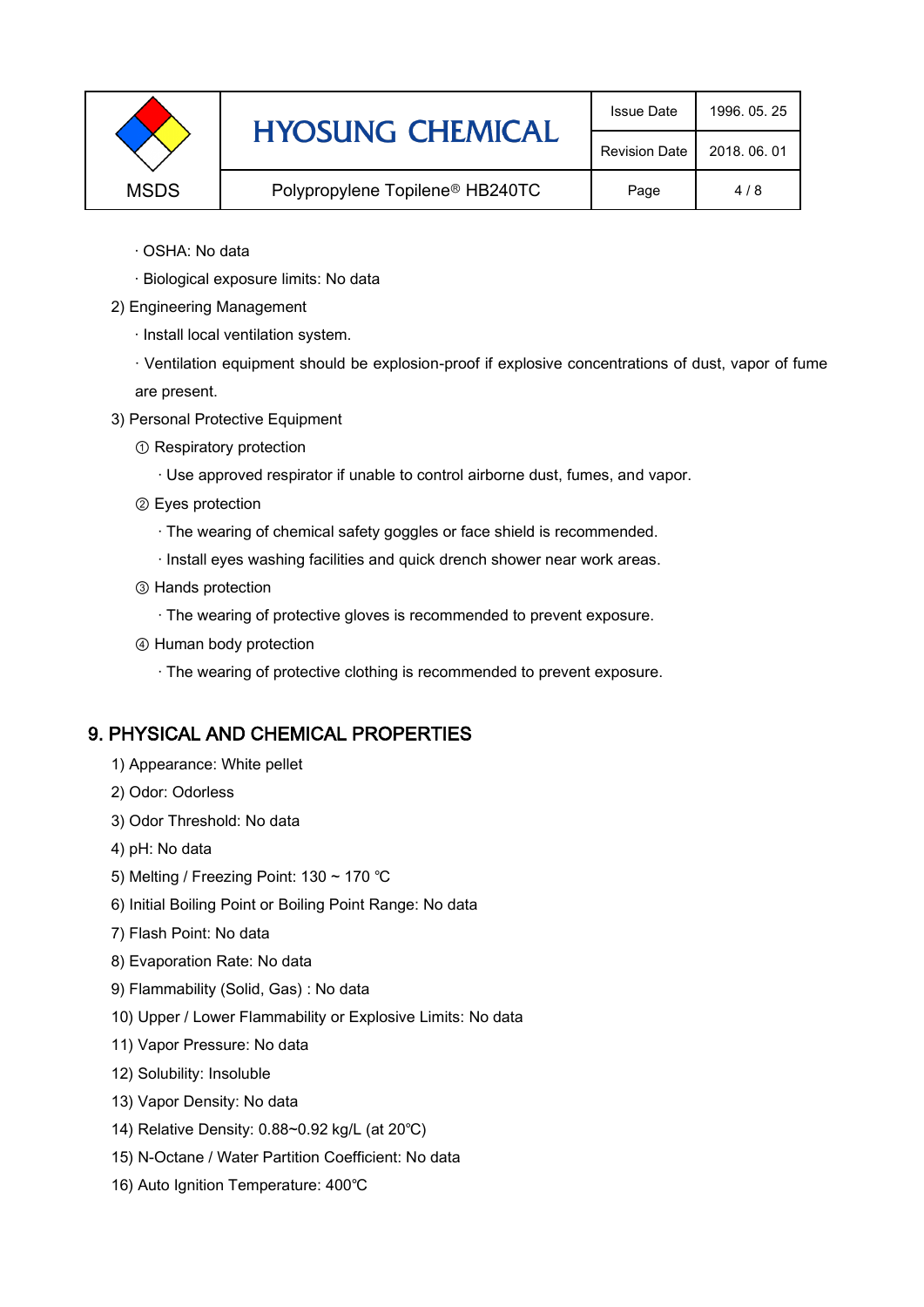|             | <b>HYOSUNG CHEMICAL</b>                     | <b>Issue Date</b>    | 1996, 05, 25 |
|-------------|---------------------------------------------|----------------------|--------------|
|             |                                             | <b>Revision Date</b> | 2018, 06, 01 |
| <b>MSDS</b> | Polypropylene Topilene <sup>®</sup> HB240TC | Page                 | 5/8          |

- 17) Decomposition Temperature: No data
- 18) Viscosity: No data
- 19) Molecular Weight: >10,000

# 10. STABILITY AND REACTIVITY

- 1) Chemical Stability
	- · Stable under normal temperature and pressure.
- 2) Possibility of Hazardous Reaction
	- · Will not occur under normal temperature and pressure.
- 3) Condition to Avoid
	- · Avoid contact with water.
	- · Keep away from heat, sparks and flame.
	- · Avoid contact with strong oxidizing agents, strong alkaline and strong acid.
- 4) Incompatibility with Other Materials
	- · Strong oxidizing materials, Flammable substance.
- 5) Hazardous Decomposition Product

· At elevated temperatures the material will begin to decompose, producing fumes that can contain carbon monoxide, acrolein, aldehydes, and unidentified organic compounds.

### 11. TOXICOLOGICAL INFORMATION

- 1) Information on the Likely Routes of Exposure
	- · Inhalation: No data
	- · Ingestion: No data
	- · Skin contact: No data
	- · Eye contact: No data
- 2) Delayed and Immediate Effects and Chronic Effects From Short or Long Term Exposure
	- Acute toxicity
		- · Oral: No data
		- · Skin: No data
		- · Inhalation: No data
	- Skin corrosion / irritation: No data
	- Serious eye damage / eye irritation: No data
	- Respiratory sensitization: No data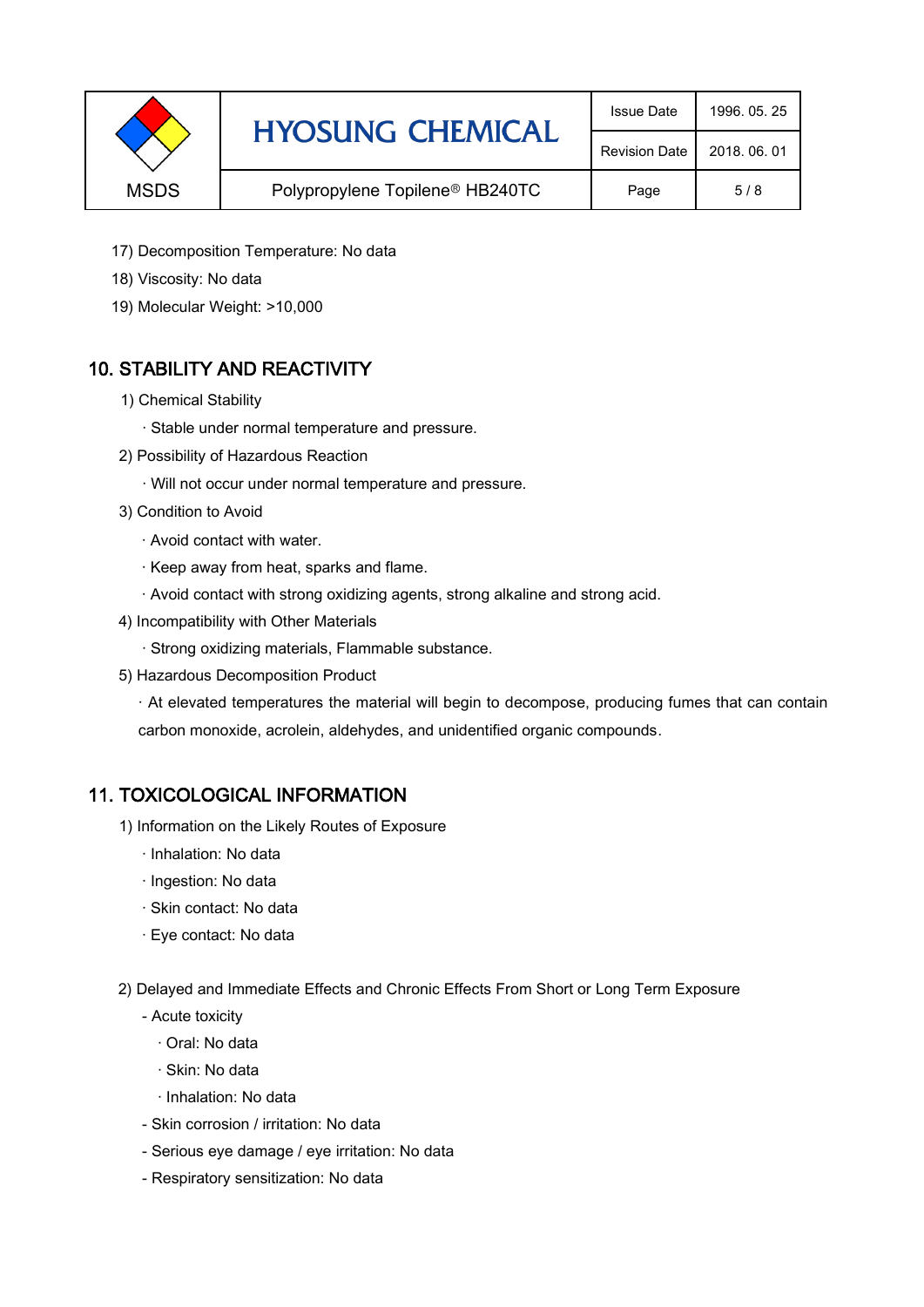|             | <b>HYOSUNG CHEMICAL</b>                     | <b>Issue Date</b>    | 1996, 05, 25 |
|-------------|---------------------------------------------|----------------------|--------------|
|             |                                             | <b>Revision Date</b> | 2018, 06, 01 |
| <b>MSDS</b> | Polypropylene Topilene <sup>®</sup> HB240TC | Page                 | 6/8          |

- Skin sensitization: No data
- Carcinogenicity
	- · Industrial Safety & Health Law: No data
	- · IARC: No data
	- · OSHA: No data
	- · ACGIH: No data
	- · NTP: No data
	- · EU CLP: No data
- Gem cell mutagenicity: No data
- Reproductive toxicity: No data
- Specific target organ systemic toxicity (Single exposure)
- Specific target organ systemic toxicity (Repeated exposure)
- Aspiration hazard: No data

### 12. ECOLOGICAL INFORMATION

- 1) Ecotoxicity: No data
- 2) Persistence and Degradability: No data
- 3) Bioaccumulative Potential: No data
- 4) Mobility in Soil: No data
- 5) Other Adverse Effects: No data

## 13. DISPOSAL CONSIDERATIONS

- 1) Disposal Method
	- · Dispose in accordance with all applicable environmental regulations.
	- · Empty containers should be recycled or disposed of through an approved waste management facility.
- 2) Disposal Considerations
	- · For proper disposal of used material, an assessment must be completed to determine the proper and permissible waste management options under applicable rules, regulations and laws.

## 14. TRANSPORT INFORMATION

- 1) UN Number: Not regulated as a hazardous material
- 2) UN Proper Shipping Name: Not applicable
- 3) Hazard Class: Not applicable
- 4) Packing Group: Not applicable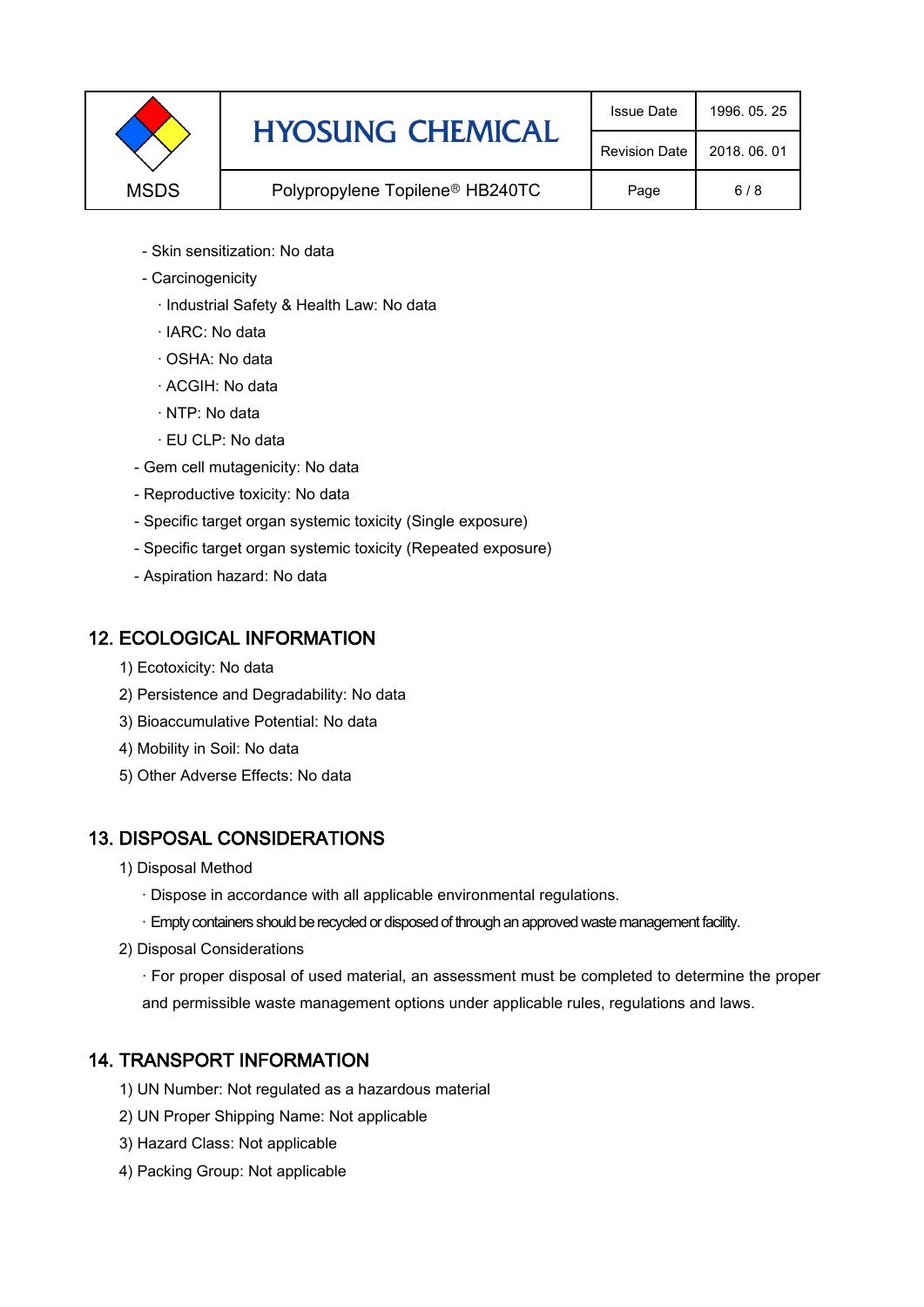|             | <b>HYOSUNG CHEMICAL</b>                     | <b>Issue Date</b>    | 1996, 05, 25 |
|-------------|---------------------------------------------|----------------------|--------------|
|             |                                             | <b>Revision Date</b> | 2018, 06, 01 |
| <b>MSDS</b> | Polypropylene Topilene <sup>®</sup> HB240TC | Page                 | 7/8          |
|             |                                             |                      |              |

- 5) Marine Pollutant: Not applicable
- 6) DOT Number: Not regulated as a hazardous material
- 7) IATA Number: Not regulated as a hazardous material
- 8) IMDG Code: Not regulated as a hazardous material
- 9) Further information: Not a hazardous material under DOT, IATA and IMDG
- 10) Special Precautions for User
	- · Emergency management type of fire: Not applicable
	- · Emergency management type of leak: Not applicable

### 15. REGULATORY INFORMATION

- 1) Industrial Safety and Health Law (KOREA): Not applicable
- 2) Toxic Chemical Substance Subject to Management Act (KOREA): Not applicable
- 3) Hazardous Material Safety Act (KOREA): Not applicable
- 4) Other Local or International Regulation
	- Persistent Organic Pollutant Management Law (KOREA): Not applicable
	- EU Classification
		- · Classification: Not applicable
		- · Risk Phrases: Not applicable
		- · Safety Phrases: Not applicable
	- US Regulations
		- · OSHA: Not applicable
		- · CERCLA: Not applicable
		- · EPCRA 302: Not applicable
		- · EPCRA 304: Not applicable
		- · EPCRA 301: Not applicable
	- Rotterdam Convention material: Not applicable
	- Stockholm Convention material: Not applicable
	- Montreal Protocol on Substance: Not applicable

### 16. OTHER INFORMATION

- 1) Reference
	- · KOSHA: Material Safety Data Sheet